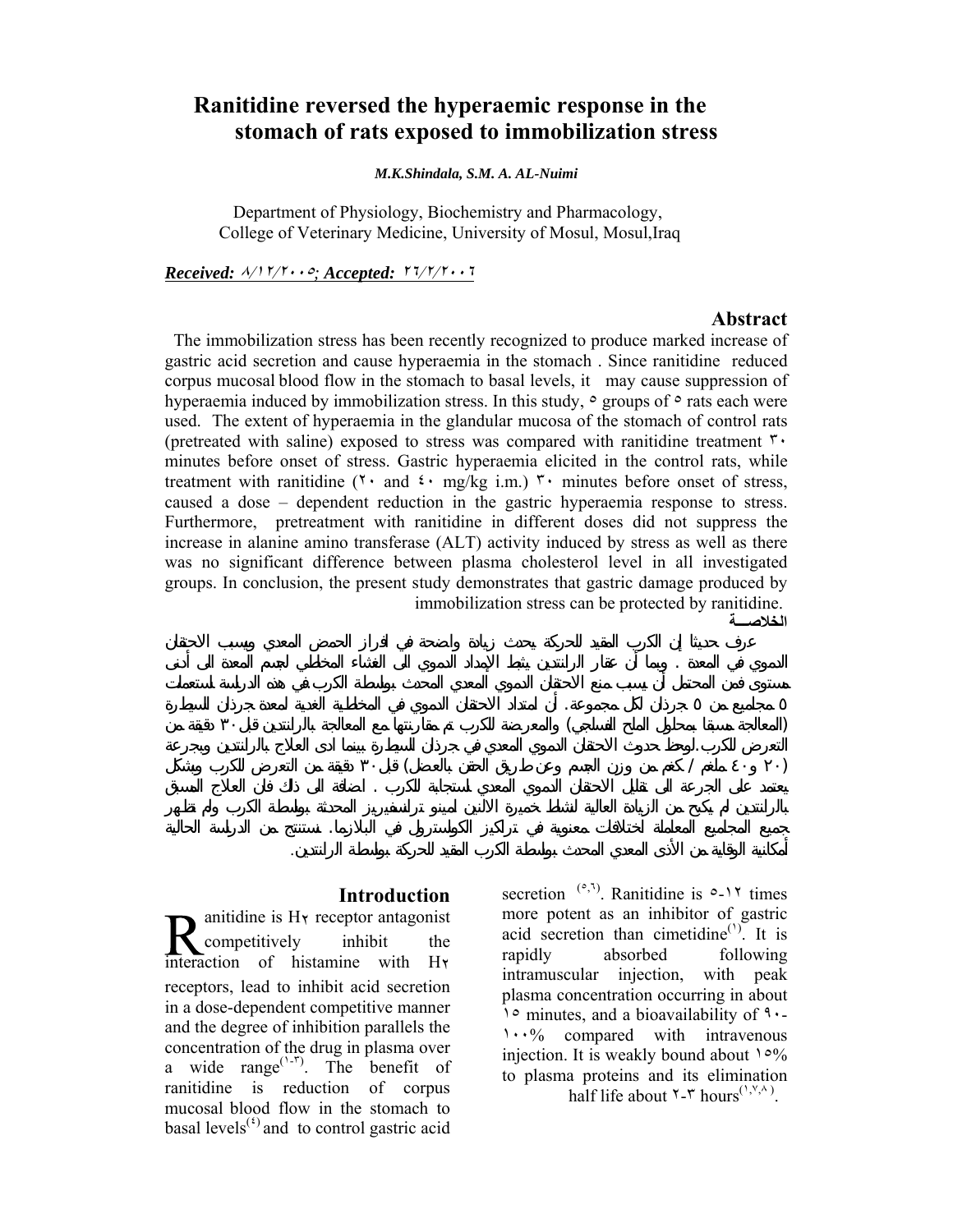were killed by cervical dislocation, and the stomachs were removed, inflated by injecting  $\cdot$  ml of  $\frac{1}{6}$  formalin for  $\cdot$ minutes to fix the tissue walls and opened along the greater curvature. The stomach was photographed. The area of hemorrhagic damage was quantified by computerized photoimpact (١٤) .The lesion were acute gastric hemorrhage they are commonly referred to as "stress ulcers"  $(1°)$ .

Data were presented as the mean  $\pm$ S.E. from  $\circ$  rats per group. One-way analysis of variance following least significant difference test were used  $(17)$  at  $p \leq r \cdot 10$ .

## *Results*

The immobilization stress procedure

produced typical hyperaemia in the

glandular mucosa of stomach in the

control group ٢ pretreated with saline

 $(\text{Yml/kg i.m.})$  for  $\mathbf{r} \cdot \text{minutes before}$ 

onset of stress (Figure 1).

The groups of animals pretreated

with ranitidine ( $\mathbf{r} \cdot \mathbf{r}$  and  $\mathbf{\hat{z}} \cdot \mathbf{m}$  g/kg

i.m.) for ٣٠ minutes before onset of

stress, caused a dose – dependent

reduction in the gastric hyperaemia

compared with the control group ٢

(Figure ٢). In contrast, rats pretreated with ranitidine  $\cdot \cdot$  mg/kg did not

show reduction of hyperaemic area

of the stomach compared with

ranitidine ( $\mathbf{r} \cdot$  and  $\mathbf{\hat{z}} \cdot$  mg/kg), while

Immobilization stress belongs to severe stressors<sup>(4)</sup>. Rats are a useful model of stress since it induces activation of the hypothalamopituitaryadrenocortical axis<sup>(1,1</sup>). Immobilization stress-induced gastric damage is supported by considerable evidence (١١,١٢) .

With recent finding of Takeuchi et  $al^{(\dagger)}$ , the stress produced a marked increase of acid secretion and caused gastric hyperaemia .Thus, this study was designed to investigate the protective activity of  $H_1$  blockers<br>(Ranitidine) against stress-induced (Ranitidine) against stress-induced gastric hyperaemia .

## **Materials and methods**

Male albino rats  $14.171$  g weight were used. They were housed under standard condition, with  $\cdot$  / $\cdot$  / $\cdot$  = h light/dark cycle and ٢٠ °C room temperature, food and water were available.

Twenty five rats were randomly divided into five groups of  $\circ$  rats each. Group ١,٢ were served as controls pretreated with normal saline ٣٠ minutes before the onset of stress .Rats in the groups  $\mathbf{r}, \mathbf{\varepsilon}, \circ$  were pretreated with ranitidine  $1 \cdot 7 \cdot 5 \cdot$  mg/kg i.m (Kee Pharma Ltd, New Delhi, India ) respectively ( $\gamma$ ml/kg)  $\gamma$  minutes before the onset of stress . The adequacy of the dose level/regimen has been established by the results of preliminary experiments. Group  $\lambda$  does not exposed to the stress (unstressed animals). The animals in the groups ٢,٣,٤,٥ only were restrained by securing them on their back to a board with the

 use of adhesive tape for ٣-hr . At the end of ٣-hr stress, heparinized blood was obtained from the orbital plexus. Plasma alanine amino transferase (ALT) and cholesterol level were determined spectrophotometerically (Cecil, U.K.) using commercially available kits (Syrbo-France). Then the rats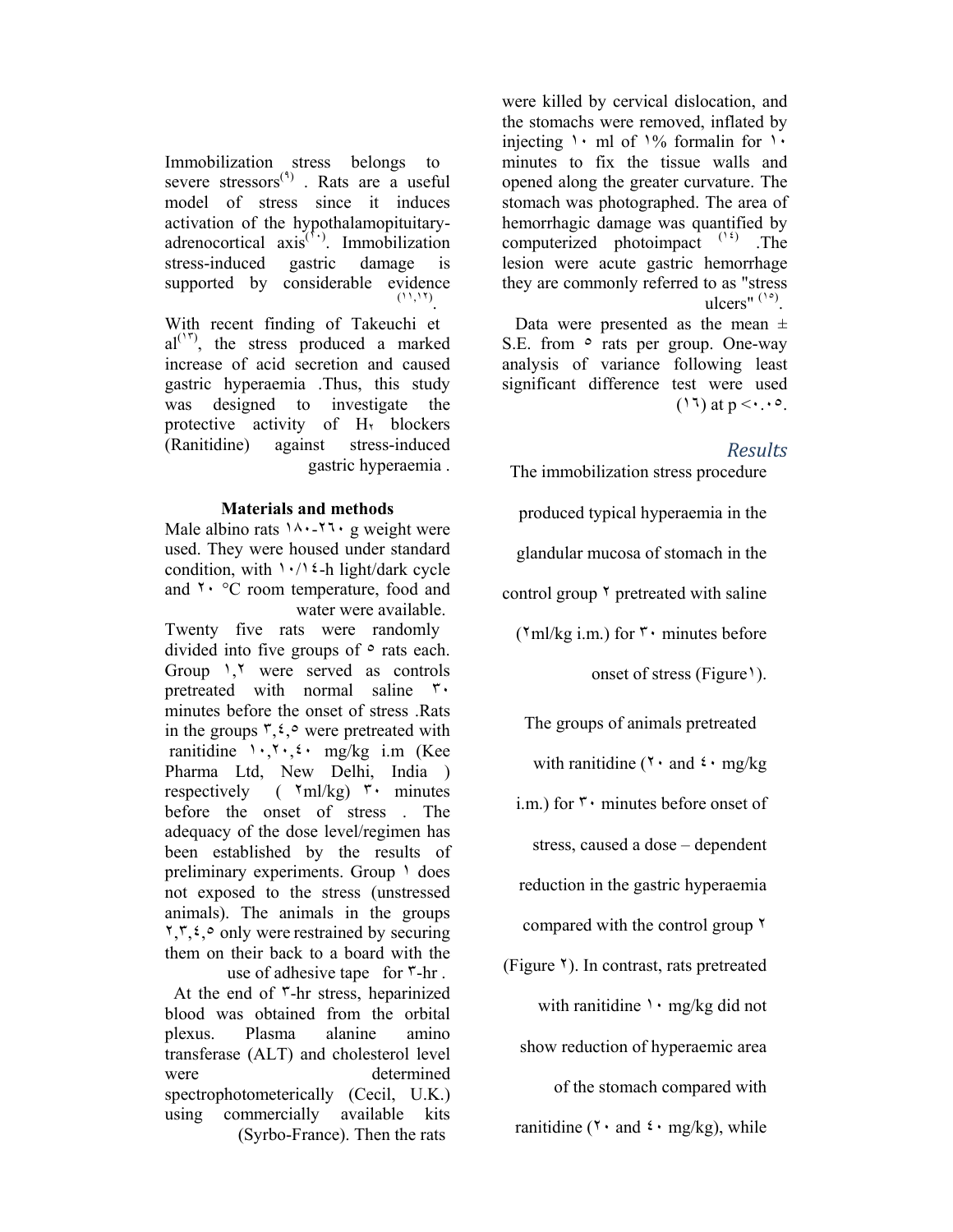the gastric hyperaemia did not differ

from that in control group ٢ .

ALT activity showed significant

 $(p< \cdot \cdot \cdot)$  elevation pretreated with

saline or ranitidine in the groups

 $(1, 1, 2)$  when compared with the

saline – treated animals (unstressed) in the group  $\setminus$  (Table  $\setminus$ ). Plasma cholesterol concentrations were not differ in rats in the group  $\Upsilon, \Upsilon, \varepsilon$ . respectively when compared with saline – treated rats (unstressed) in

 $group \ (Table \ 1).$ 

**Table (١):** *Effect of pretreatment with ranitidine on plasma cholesterol and alanine amino transferase level in rats subjected to* ٣*–hr immobilization stress.* 

| Ranitidine (mg/kg, i.m.)         | Cholesterol          | ALT activities (IU/l)                           |
|----------------------------------|----------------------|-------------------------------------------------|
| Group                            | $(mg/\cdots ml)$     |                                                 |
| $\cdot \cdot$ (absolute control) | $YA_1 \pm 1.5$       | $\mathbf{Y} \mathbf{Y} + \mathbf{Y} \mathbf{X}$ |
| $\mathbf{v}$ - (control)         | $Y \wedge T \pm Y$ o | $20.7 + 17.$                                    |
| $\mathbf{r}$ $\cdot$             | $V \wedge T \pm 1$ o | ${200 + 117*}$                                  |
| $2 - Y$                          | $Y \wedge Y \pm 1.9$ | $22.9 \pm 11.1*$                                |
| $0 - 2$                          | $VV A \pm V T$       | $22 \times 10 + 12$                             |

Data are presented as the means  $\pm$ S.E of  $\circ$  rats/ group. Saline ( $\text{Yml/kg i.m.}$ ) or Ranitidine ( $\cdot$ ,  $\cdot$ ,  $\cdot$ ,  $\cdot$  mg/kg i.m.) was given  $\cdot$  minutes before the onset of  $\cdot$ -hr stress, blood samples were obtained immediately after the end of stress.

\*Significantly different from the respective absolute control value (1), at  $P \leq \cdot \cdot \cdot$ . *Note:* Animals in the group(1) did not exposed to immobilization stress (absolute control)

#### **Discussion**

Ranitidine is H<sup> $\tau$ </sup> receptor antagonists, which lead <sup>s</sup> to inhibit acid secretion<sup> $(1,1,1)$ </sup>, and reduce corpus mucosal blood flow in the stomach to basal levels<sup> $<sup>(t)</sup>$ . The role of endogenous</sup></sup> corticosterone in stress – induced gastric damage has been debated . Weisis , Murphy et al  $(1, 1)$  found that the degree of ulceration after stress were correlated positively with the level of plasma corticosterone . Furthermore, Al – Mohaisen et al, Retana et al  $(1, 1)$  found that plasma corticosterone increased ٣-٤

fold after single acutely immobilization stress . These studies suggested that immobilization stress influenced the hypothalamic- pituitary-adrenal axis in rats by elevating the level of plasma corticosterone . Thus, on the basis of these studies, corticosterone increases during immobilization stress. In addition, gastric damage produced by immobilization stress was mainly attributable to the elevating of plasma corticosterone leading to suppression of gastric cytoprotective properties<br>prostaglandin biosynthesis  $(1,1,1,1,1)$ prostaglandin biosynthesis . Since prostaglandins synthesized in the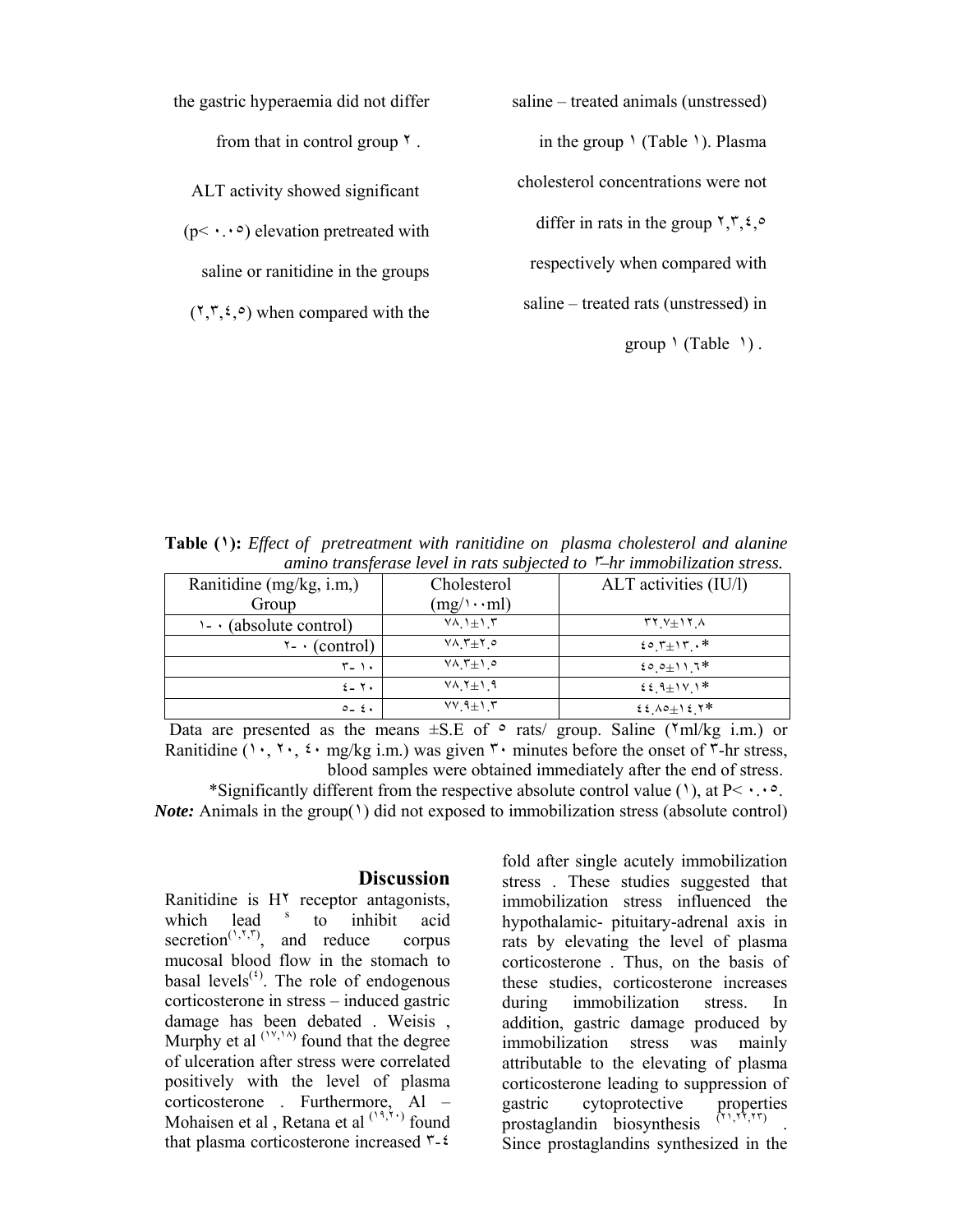mucosa, stimulate mucus and bicarbonate secretion, decrease acid secretion  $(1, 1, 1, 1)$ 

 This experiment clearly indicated that pretreatment with ranitidine before onset of stress, can provide substantial

Gastro-protection, and the extent of hyperaemia in the corpus region of the stomach were reduced in a dose – dependent way. These results were consistent with the finding of Pique et  $al^{(t)}$  which is related with reduced corpus mucosal blood flow in the stomach to basal levels that lead to suppression hyperaemic response to stress . In addition to that, Hardman, et  $al^{(r)}$  found that H<sub>Y</sub> blockers inhibit gastric acid secretion in a dosedependent manner; with a degree of

inhibition parallels to plasma

concentrations of the drug . In the present study, pretreatment with ranitidine  $({}^{\xi}$  · mg/kg) was effective in reducing the gastric hyperaemia .This result was consistent with finding of  $Nissen<sup>(A)</sup>$  that serum concentration necessary to inhibit ٥٠% of stimulated gastric acid secretion are estimated to be ١٠٨٠-٢٨٢٠ ng/ml following single (٣٠mg/kg i.m. ) doses serum concentration of ranitidine hydrochloride are in this range for ٦-٨ hours .

 In the present experiments, ranitidine in different doses did not suppress a stress-induced increase in ALT activity .Thus, this results consistent with Fernández, et al and Senba et  $al^{(\Upsilon \vee, \Upsilon \wedge \Upsilon)}$ who reported that immobilization stress in mice increased plasma ALT activity, a marker of liver damage caused by C-

Fos protein accumulation in the liver .



**(Figure ١):** *The immobilization* 

*stress produced typical* 

## *hyperaemia in the glandular*

In present study, plasma cholesterol concentrations were not affected in stress rats pretreated with saline or ranitidine when compared to the saline – treated animals (unstressed). This is consistent with Hershock et  $al^{(\tau)}$  who found that cholesterol level did not



**(Figure ٢):** *Pretreated with* 

# *Ranitidine (*٤٠ *mg/kg i.m.) for* <sup>٣٠</sup> *minutes before onset of stress,*

change in response to immobilization stress .

In conclusion, ranitidine is capable of reducing the severity of immobilization stress – induced gastric hyperaemia . These beneficial effects of ranitidine are attributable to its inhibitory effects on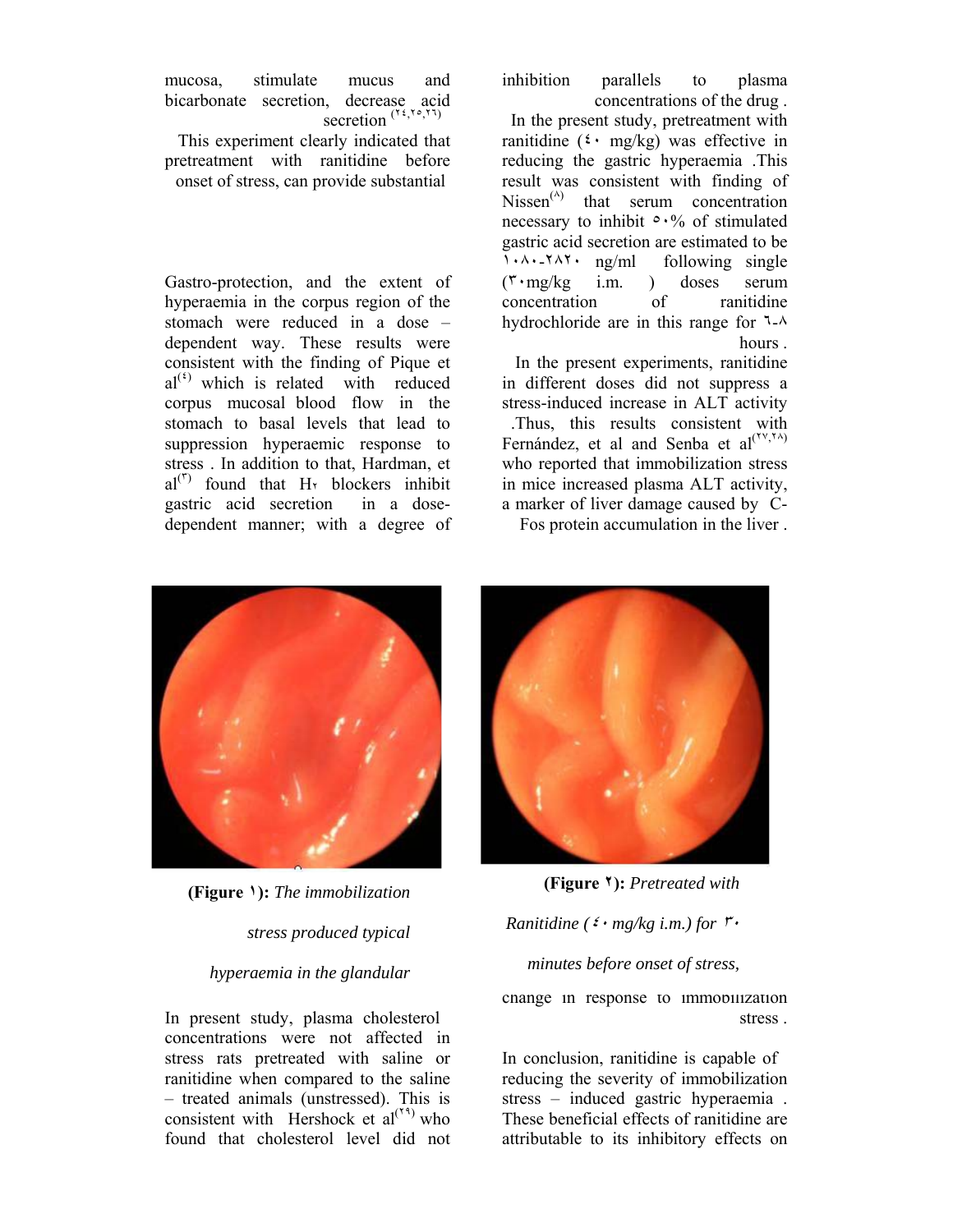acid secretion and decreased corpus mucosal blood flow in the stomach to

 **Reference**

 ١. Adams RH. Veterinary Pharmacology and therapeutic.  $\wedge^{th}$  ed. Iowa State Press: Blackwell Publishing Co., ٢٠٠١: ٦٤٩-٦٥٤.

 ٢. Altman DF. Drugs used in gastrointestinal diseases. In : Kata zung BG, (ed) Basic and clinical pharmacology  $A^{th}$  ed large medical books / Me Graw – Hill, New York ٢٠٠١; ١٠٦٤.

 ٣. Hardman, JG, Limbird LE (ed) Goodman and Gilman's .The Pharmacological basis of therapeutics**-**٩th Ed**.** The McGraw-Hill Companies, Inc., ١٩٩٦ : ٩٠١.

 ٤. Pique JM, Espluges JV, Endogenous nitric oxide as a mediator of gastric mucosal vasodilation during acid secretion.Gastroenterology ١٩٩٢ ;١٠٢:١٦٨-١٧٤.

 ٥. Holland PS, Ruoff WW, Brumbaugh GW, Brown SA. Plasma pharmacokinetic of ranitidine HCl in adult horses . J Vet Pharmacol Therap  $199Y; Y(1)$ :  $120-10Y$ .

 ٦. Eddershaw PJ, Chadwick AP, Higton DM, Fenwick SH, Lincre P, Jenner WN, Bell JA,Manchee GR . Absorption and disposition of ranitidine hydrochloride in rat and dog. Xenobiotica ١٩٩٦;٢٦(٩):٩٤٧- ٩٥٦.

 ٧. Sweetman SC (ed)Martindale (the complete drug reference, published by the pharmaceutical press, publication division of the Royal Pharmaceutical society of Great Britain. ٢٠٠٢ : ١٢٤٦ .

 ٨. Nissen D . Mosby's drug consult. Mosbys imprint of Elsever Scien-sce .

 www. Mosbys drug consult com., ٢٠٠٢ : ٢٤٠٧ – ٢٤٠٩.

 ٩. Krepsova K, Micutkova L, Novotova M, Kubovcakova L, Kvetnansky R and Krizanova O **.**  Repeated immobilization stress decreases mRNA and protein levels of the type  $\iota$  IP<sub>r</sub>. Ann. N.Y. Acad. Sci*.* ٢٠٠٤ ; ١٠١٨: ٣٣٩–٣٤٤.

 ١٠**.** Ueyama T, Yoshida KI, and Senba E **.** Emotional stress induces immediate-early gene expression in rat heart via activation of  $\alpha$ - and  $\beta$ adrenoceptors . Am J Physiol Heart Circ Physiol ١٩٩٩; ٢٧٧: ١٥٥٣-١٥٦١ . ١١. Toth T . An unusual stress – induced gastric lesion. Acta Physiol. Hung. ١٩٨٩; ٧٣:٢٠٣-٢٠٦.

 ١٢.Bakker HK, Murison R. Plasma corticosterone and restraint induced gastric pathology: age-related differences after adminutesistration of cortic-otropin releasing factor. Life Sci ١٩٨٩; ٤٥:٩٠٧-٩١٦.

 ١٣.Takeuchi K, Ukawa H, Konaka A, Kitamura M, Sugawa Y. Effect of nitric oxide-releasing aspirin derivative on gastric functional and ulcerogenic responses in rats: comparison with plain aspirin. JPET. ١٩٩٨; ٢٨٦(١): ١١٥

 ١٤.WallaceJL, Hogaboam CM, McKnight GW. Platelet – activating factor (PAF) mediates gastric damage induced by hemorrhagic shock. Am. J.Physiol ١٩٩٠;٢٥٩ :١٤٠-١٤٦.

 ١٥. Hernandez DE, Glavin GB. Neurobiology of stress ulcers.New York: New York Academy of sciences ١٩٩٠.

 ١٦.Bruning TL, Kintz BL. Computational handbook of statistics Glenview,IL:Scott, Foresman and Co., ١٩٧٧:١٨.

 ١٧.Weisis JM . Effects of coping behavioral in different warning signal conditions on stress pathology in rats. J Comp. Physio Psychol. ١٩٧١: ١-١٣ .

 ١٨.Murphy HM,Wideman CH, Brown TS. Plasma corticosterone level and ulcer formation in rats with hippocampal

lesions.Neuroendocrinology ١٩٧٩; ٢٨:١٢٣-١٣٠ .

 ١٩. Al-Mohaisen M, Cardounel A, Kalimi M.Repeated immobilization stress increases total cytosol glucocorticoid receptor in rat liver. Steroids  $\{1, 1, 2, \ldots, 1, 0\}$